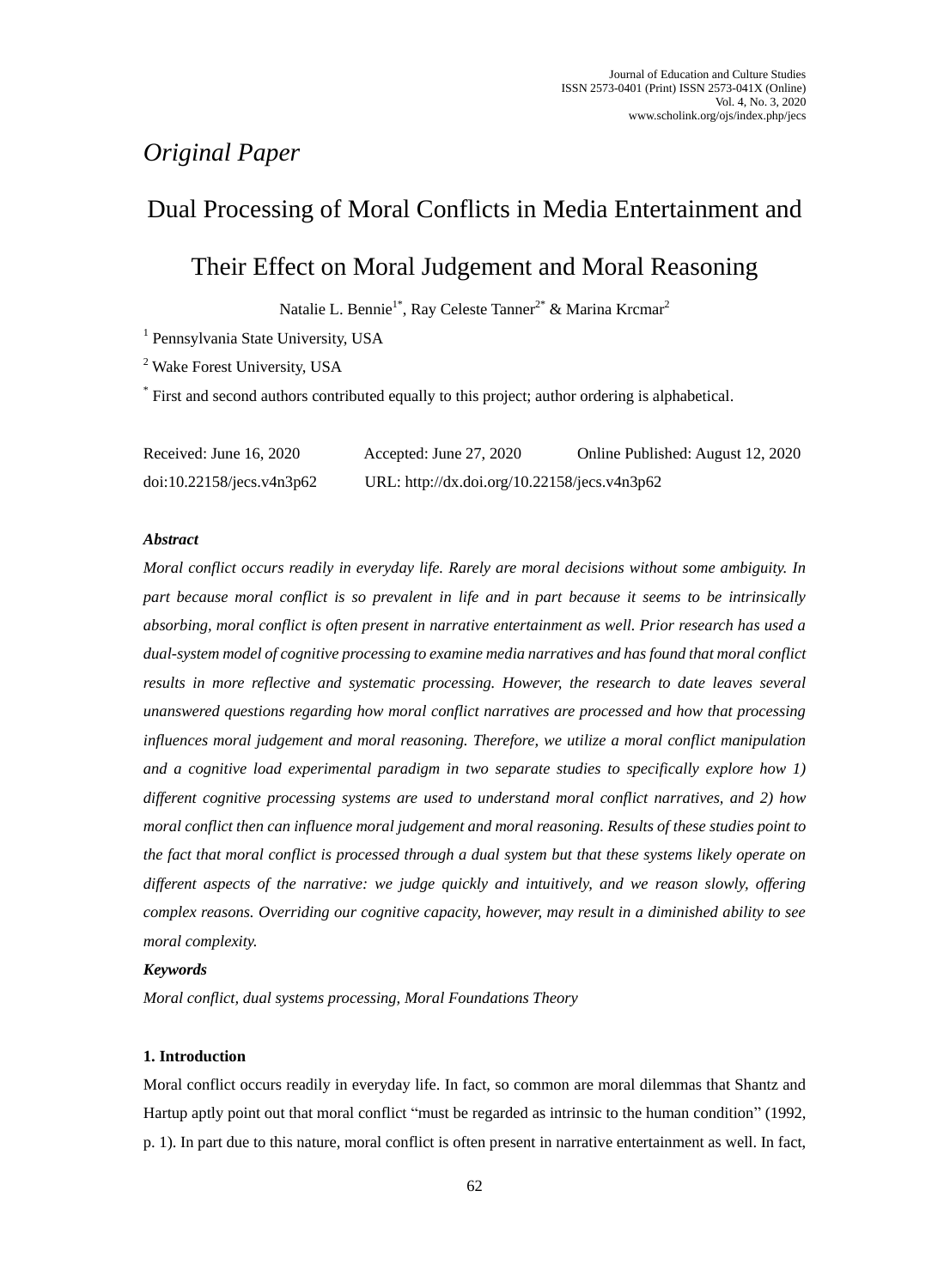many films and written entertainment sources owe their engaging plots to the moral and ethical dilemmas posed in them. Given the prevalence of moral conflict narratives both in news and entertainment, prior research has examined media narratives and has found that the presence of moral conflict results in more slow, reflective and systematic processing (Lewis, Tamborini, Grizzard, Weber, & Prabhu, 2012) than narratives that do not contain such conflicts. However, cognitive load, which might also be referred to as cognitive demand and distraction, results in more quick, reflexive and automatic processing. These variations in turn result in outcomes including differences in narrative appreciation (Lewis, Tamborini, & Weber, 2014) and importantly, differences in character judgement (Eden, Oliver, Tamborini, Woolley, & Limperos, 2009).

Why might these findings be relevant? Encouraging more reflective and systematic processing of moral conflict may well help individuals engage in deeper moral reflection of not only entertainment, but of important issues that arise in real life as well. Indeed, current political divisiveness in the US may be in part the result of the lack of reflective processing of important social and political issues (Yanguas, 2015). Despite the potential pragmatic value of more systematic moral processing of messages, the research on this topic to date leaves several unanswered questions regarding how moral conflict narratives are typically processed and how that processing influences moral judgement and moral reasoning. In addition, it is unclear how heavy cognitive load, which is rife in modern life, influences moral processing. Therefore, in this study we explore 1) the effect of manipulated cognitive load on individuals' responses to moral conflict narratives and 2) how moral conflict then influences moral judgement and moral reasoning.

In order to address these questions, this study utilizes a dual systems approach to media processing (Hartmann, 2012). This model argues that moral *judgements* are typically quick, reflexive and intuitive and thus typically governed by system 1 processing; however, the secondary and more reflective moral processing system is responsible for moral *reasoning*. Because past research (Busselle & Bilandzic, 2008) demonstrates that cognitive load acts to decrease system 2, reflective processing, while increasing system 1, reflexive or automatic processing, we explore these issues, by using a two study experimental design. We manipulate both moral conflict and cognitive load in order to consider the processing of moral media and moral judgement concerning the conflict.

In the following sections, we first conceptualize moral conflict, and we elaborate on recent research on media and morality. We discuss moral conflict both through the lens of dual systems approaches to cognition (e.g., Stanovich, 1999) and as moral conflict applies to Moral Foundations Theory (Haidt & Joseph, 2008). We then utilize the cognitive load paradigm to study dual systems as they apply to the processing of moral conflict specifically, and more broadly, the relevance of the cognitive load paradigm to real situations. Ultimately, we lay out our study that uses cognitive load to understand how moral conflict narratives are processed and how they affect us. In study one we examine whether the presence of moral conflict influences the extremity of moral judgements made by participants and the amount of moral reasoning elaboration they use. Study two utilizes a cognitive load manipulation to test how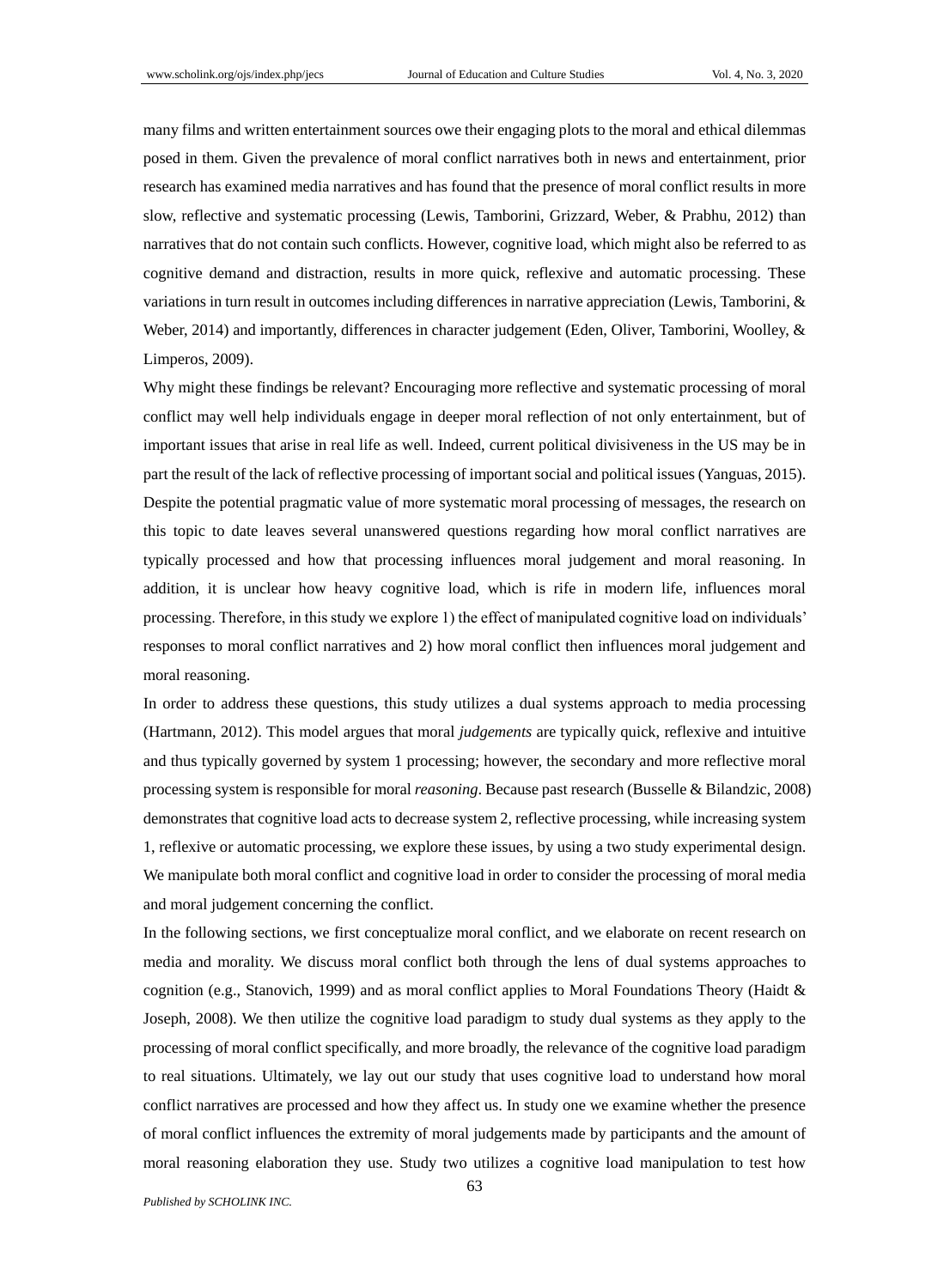## System 1 vs. System 2 processing influences moral judgement and moral reasoning.

### *1.1 Cognitive Processing of Moral Conflict*

Moral conflict is present when we are met with a situation where one basic moral principle (for example, cause no harm to others) comes into conflict with some other strongly held moral principle (for example, justice should be served). Although not about moral conflict, per se, recent conceptualizations of media processing have laid the groundwork for a clearer understanding of how we process various mediated messages, including moral conflict. Hartmann (2011, 2012) proposed a general dual-system model of media processing that itself is grounded in a dual systems approach to overall cognitive processing. He argued that individuals process media based on two distinct information-processing systems. These systems operate in parallel with one another with the slower, rational, more reflective rule-based system engaged when audiences try to make sense of plot information, character motives and story lines. On the other hand, the quick, intuitive and reflexive system is engaged to process basic level visual information and to make effortless judgements, including, as will be argued presently, moral judgements.

According to the dual-system model of media processing, both systems operate in parallel and at times may derive similar outcomes or, alternately, conflicting or ambiguous ones, such as when someone experiences a real fear response to an actually harmless mediated image of a snake. In addition, moral judgements (the action was wrong) may result in subsequent rational seeming reasoning, or a moral judgement may come from a gut response (i.e., it just seems wrong), when no logical reason emerges after the fact. This point becomes important as we argue below that moral judgements of content we are exposed to in the media may not be influenced by cognitive load (because the judgements themselves are reflexive); whereas moral reasoning for those judgements, which is more reflective, may in fact be influenced by cognitive load.

### *1.2 Moral Foundations Theory*

According to Moral Foundations Theory (MFT), our moral judgements are based on fundamental intuitions; the overall approach taken by MFT can be summarized in four claims. The first claim of MFT is that there is a *draft* of the innate moral mind, selected through evolution because certain moral judgements allowed for survival value. This innate mind, however, is argued to be edited through experience (Marcus, 2009).

The second claim is that one's proximal culture and environment shape this initial draft of the moral mind (see Graham et al., 2013). Graham and colleagues (2013) point out that, if culture and environment did not play an additional role in moral development, morality would be similar across the world; values and beliefs would be largely the same.

The third claim of MFT states that when faced with a moral decision, moral intuitions and judgements come first and that moral reasoning, or the rationale offered for those judgements comes second. Thus, the intuition(s) sparked by the dilemma inform our judgement prior to reasoning through that judgement. For example, Haidt, Bjorklund, and Murphy (2000) found that participants were willing to make up reasons post-hoc to explain why they made a certain quick and intuitive moral judgement, even when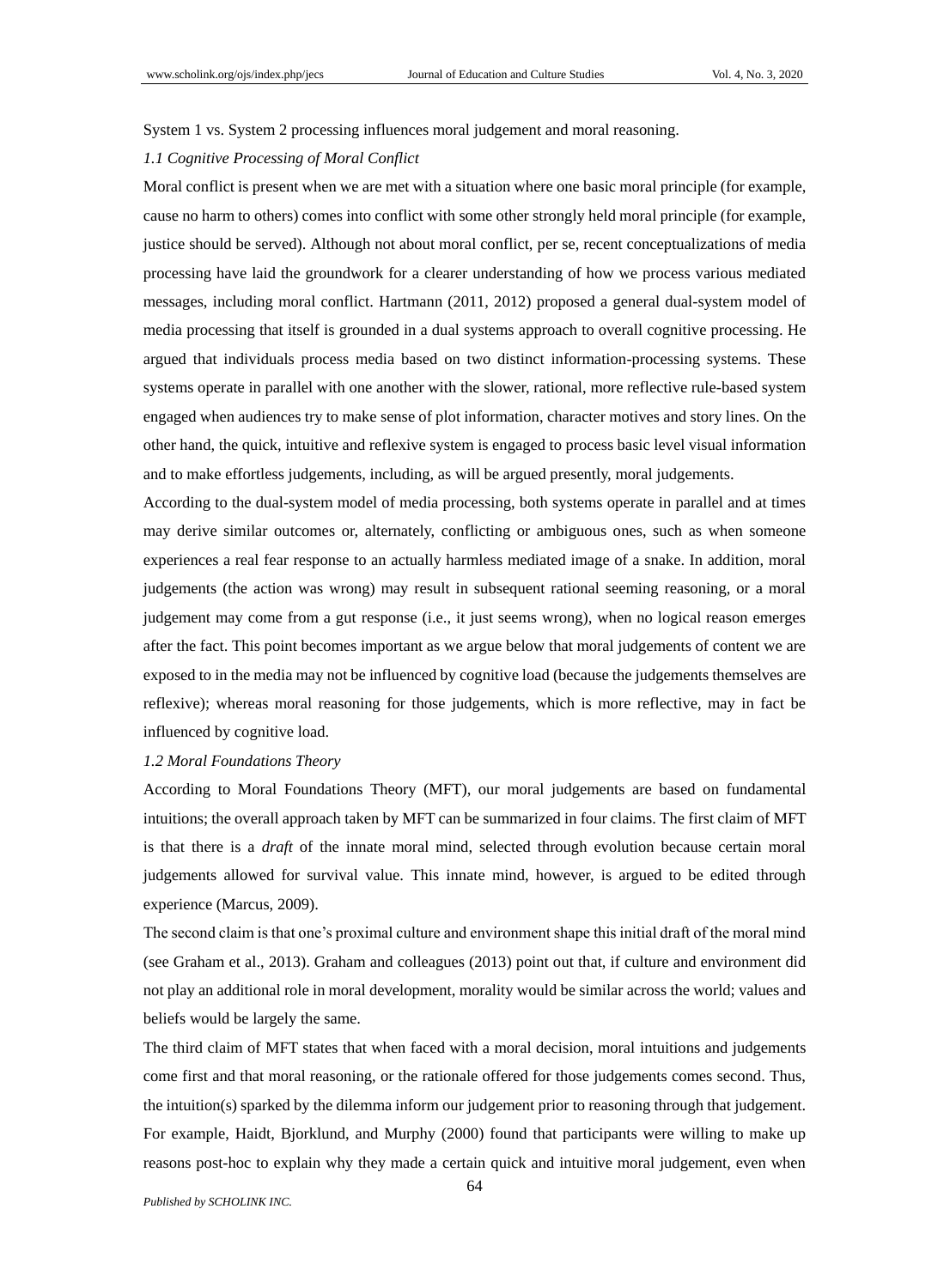those reasons were not possible given the scenario they were presented with.

The final claim of MFT is that moral thought is based on moral foundations, or cognitive modules, that are present in all humans. The moral foundations identified are care/harm, fairness/cheating, loyalty/betrayal, authority/subversion, and purity/degradation (Graham et al., 2013). Liberty/oppression has been suggested as a sixth possible foundation, and while preliminary research supports the addition (Haidt, 2012), only the original five dimensions are definitively supported in the literature.

## *1.3 Moral Judgement and Moral Reasoning*

In order to further understand how we process moral media and how it might influence us, it is important to distinguish between two key terms relevant in the literature on media and moral processing. Specifically, past research on moral development and processing (e.g., Krcmar & Valkenburg, 1999; Krcmar & Cooke, 2003) has made the distinction between moral *judgement* where participants rate how good/bad an action is and moral *reasoning* where they explain the reasoning behind their judgements. Both are important to our understanding of moral processing and both are thought to function differently. Several scholars (e.g., Haidt & Joseph, 2004; Tamborini, 2013) have taken a dual systems approach and suggested that moral judgements are quick, reflexive and intuitive; whereas moral reasoning is slower, more reflective and effortful. In fact, "moral dumbfounding" is a phenomenon whereby individuals have strong and immediate moral reactions, but then fail to establish any kind of rational principle to explain their reaction (McHugh, McGann, Igou, & Kinsella, 2017). Moral dumbfounding is thus taken as one type of evidence for the reflexive and intuitive nature of moral responses. Interestingly, Tamborini (2013) has pointed out that the slower, more reflective reasoning that follows quick, reflexive judgements is not even sensical at times, contradicting the information provided. Thus, in many cases, participants seem to use reflective, post-hoc reasoning to explain their reflexive judgements, rather than reasoning through moral situations and then coming up with judgements. Consistent with past distinctions, then, these strong moral reactions can be thought of as moral judgements, occurring via System 1 processing; whereas moral reasoning is a slower, more reflective process that occurs via System 2.

#### **2. Study One**

#### *2.1 Rationale*

Moral *judgements* are typically quick and intuitive, drawing upon one of the five domains (Tamborini, 2013). However, when moral conflict exists, as might appear in a media narrative or in complex social and political situations, moral judgements typically become more effortful and deliberative because more than one domain is made salient and greater use of System 2 is needed (Haidt, 2001; Tamborini, 2013). As a result, individuals must weigh potentially conflicting intuitions to reach a moral judgement (Haidt, 2001). Given, then, that the MIME argues that narratives with moral conflict result in more effortful or reflective processes, we expect moral conflict to have differing effects on moral judgement and moral reasoning.

**Judgement and reasoning.** How might the presence of moral conflict influence moral judgement and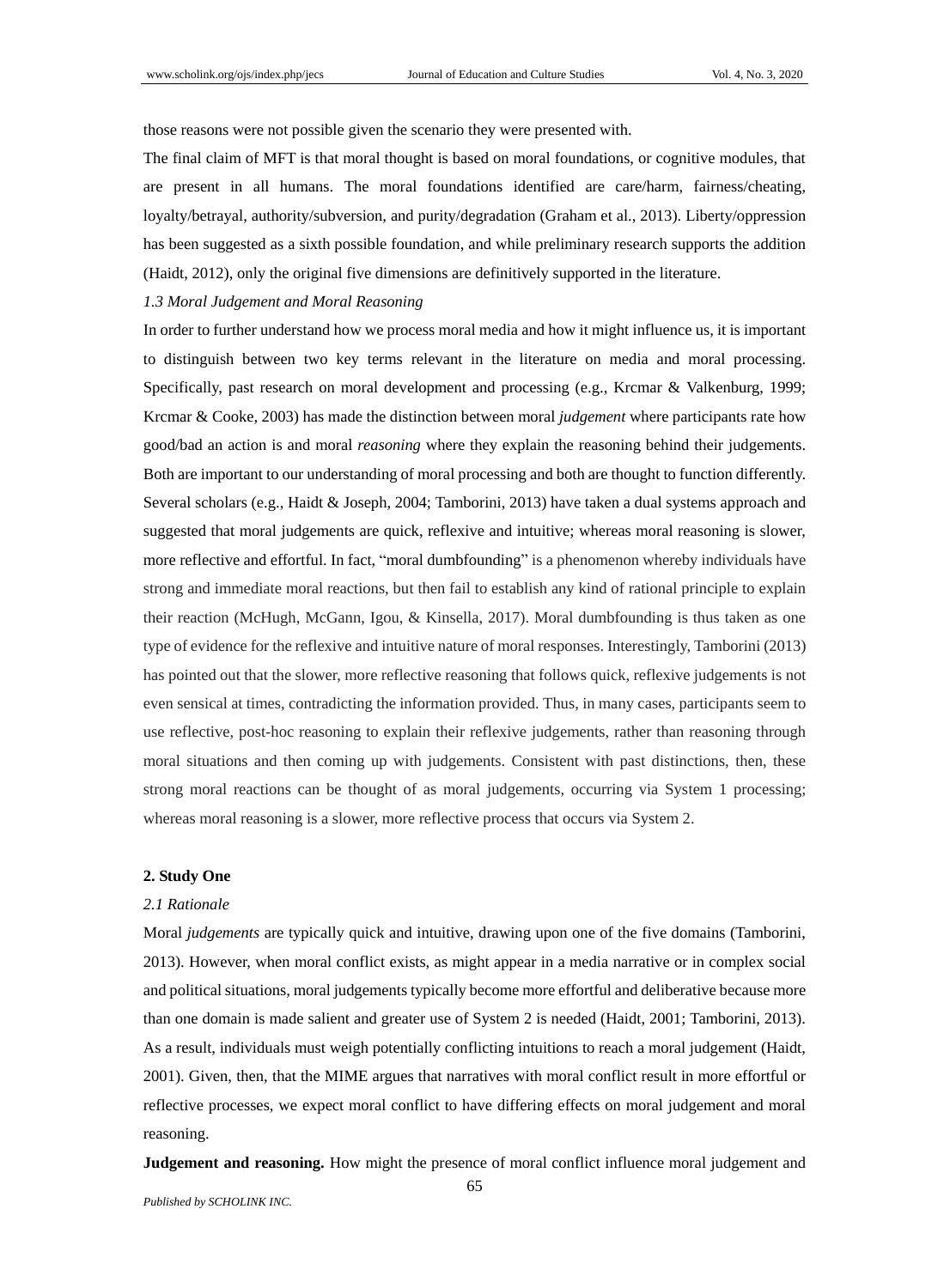moral reasoning? Consider evidence that suggests that the presence of moral conflict in a narrative results in greater levels of appreciation, conceptualized as a thought-provoking experiential state; whereas enjoyment, a less thought-provoking state, is lessened through the presence of moral conflict. Specifically, Lewis et al. (2014) presented readers with short narrative scenarios presented as storylines for movies with differing degrees of moral conflict. Overall, narrative scenarios with conflict were rated higher on appreciation but lower on enjoyment than scenarios without conflict. Consistent with the MIME (Tamborini, 2013), it seems likely that moral reasoning, a System 2 process, might also be enhanced through moral conflict. In other words, moral conflict is likely to encourage more elaborate moral *reasoning*, a "higher order" cognitive process which "requires an audience member to sublimate the drive to satisfy some need(s) in order to profit from the satisfaction of others" (Lewis et al., 2013, p. 399). Elaborate moral reasoning is likely to demonstrate itself by offering more reasons for their moral judgements. Therefore,

H1a: Participants who read an entertainment narrative with the presence of moral conflict will offer more reasons for their judgements than participants who read a narrative without moral conflict.

Like the experience of enjoyment, MIME would suggest that moral judgements are reflexive and typically occur via system 1. They might therefore be reflexive and more extreme (i.e., on either end of a judgement continuum). However, when moral conflict is present, system 2 is more likely to be engaged, thus resulting in less extreme moral judgement. Therefore, we would expect that:

H1b: Presence of moral conflict in an entertainment narrative will result in less extreme moral judgement as compared to narratives that contain no conflict.

#### *2.2 Method*

**Design.** Study 1 was a two-group (no conflict  $[n = 65]$  vs. presence of moral conflict  $[n = 63]$ ) experimental design with a number of dependent variables, including various moral decision making variables. 2 attention check items were included in the online questionnaire, and participant data was removed if these questions were missed.

**Participants.** Participants in this study consisted of a convenience sample of 35 male and 91 female (with 2 respondents declining to respond) respondents from throughout the US. Participants ranged from ages 18 to 79, with a mean age of  $39.42$  years (*SD* = 16.24). The primary ethnic background self-identifications showed over three quarters (82.0%, *n* = 105) identified as White, with the next largest groups identified as Asian (6.3%,  $n = 8$ ) and Hispanic/Latino (4.7%,  $n = 6$ ), respectively, while a small proportion  $(6.3\%, n=8)$  identified as multiethnic, and one  $(0.8\%, n=1)$  participant declined to respond. Some of the participants who were students were given extra credit in exchange for participation in the study.

**Stimulus Material.** The stimulus materials used for the study were two narratives adapted from previous research on the cognitive effects of moral conflict in news sources (Knop-Hülß et al., 2017). While the original materials presented the narrative as a news article, researchers adapted the materials for the present study by presenting the narrative in a fictional short story form. After translating from the original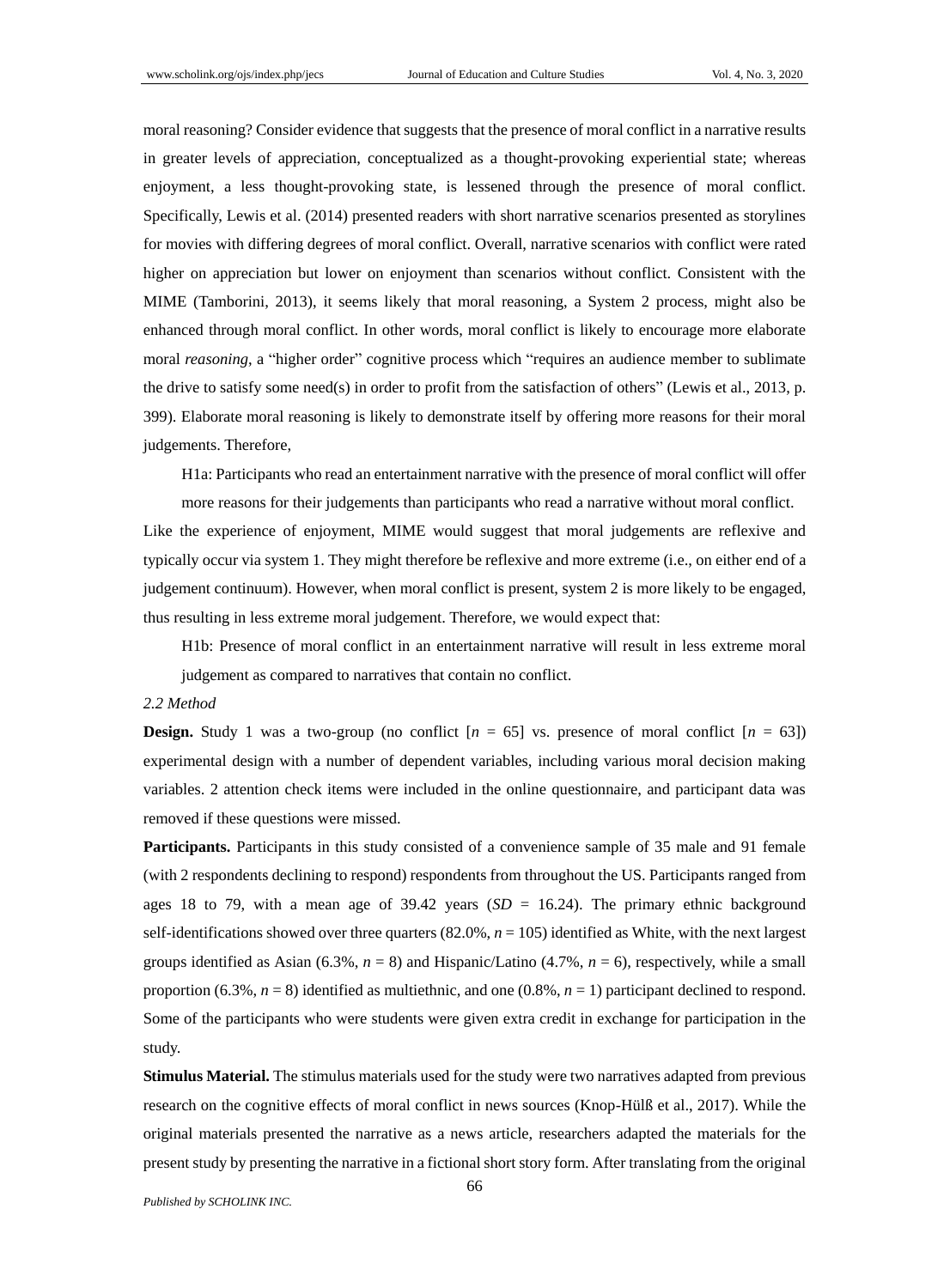German, portions of the story were also changed for clarity and to better fit the needs of the present study. The final stimulus materials included two versions of a story in which a female child is assaulted by a family friend and the ways in which her parents cope with the tragedy. In the control narrative, where no moral conflict is present at the end of the story, the perpetrator receives punishment in a court of law, suggesting a balance of justice relative to the harm he caused. In the conflict condition, in which there is ultimately a conflict concerning the "right thing to do," a legal technicality lets the perpetrator walk free, and the girl's father, Jon, causes physical harm to the perpetrator as a result.

**Procedure.** Two primary methods of recruitment were used to obtain participation in the study. First, students from undergraduate communication courses at a university in the Southeast were emailed an explanation of the research and a link to the study, and they were offered a nominal amount of extra credit for participating in the study. Second, a post explaining the purpose of the research and a link to the study was shared on researchers' respective social media pages. The same post was distributed to members of an e-mail listserv for academic professionals within the field of communication. Clicking on the survey link brought all participants to the same online questionnaire hosted on Qualtrics which they could complete in approximately 20 minutes in a location of their choosing.

Once clicking on the survey link, participants gave their informed consent before seeing any questions. After completing the first set of measures on demographics, media consumption, and moral decision-making, participants were randomly assigned to the conflict or no conflict narrative condition. After reading, participants completed measures of enjoyment; an attention check question; moral judgements of the girl's father; and moral reasoning. Upon completing the survey, participants were thanked for their time and students who were receiving extra credit were directed to a separate Google Form to record their information for their professors.

### *2.3 Measures*

*Story condition.* Participants were randomly assigned to read either a narrative with the presence of moral conflict or a narrative without moral conflict. Nearly half of the participants (50.8%,  $n=$  65) read the narrative without conflict, and the other half (49.2%, *n*= 63) read the narrative with moral conflict.

*Attention check.* Two one-item attention check measures were included to assess whether participants read the story. The questions asked "In this story, was there a conflict about what the 'right' thing to do was?" and "What was the gender of the child in the story?" Those who did not correctly answer the attention check questions were eliminated from the study.

*Moral judgement.* Researchers developed a three-item, seven-point Likert scale to assess moral judgement of the main character, Jon, in the story. The three items include: "Jon did the right thing," "Jon was morally correct in the choice he made," and "Jon made the most ethical choice." The anchors were (1) Strongly disagree and (7) Strongly agree to maintain consistency with other measures on the questionnaire. Simple *moral judgement* was constructed by averaging the 3 likert-items (*M*= 4.79, *SD*= 1.65), and the scale was reliable ( $\alpha$  = .94).

*Extremity of moral judgement.* To add further nuance to the moral judgement ratings, researchers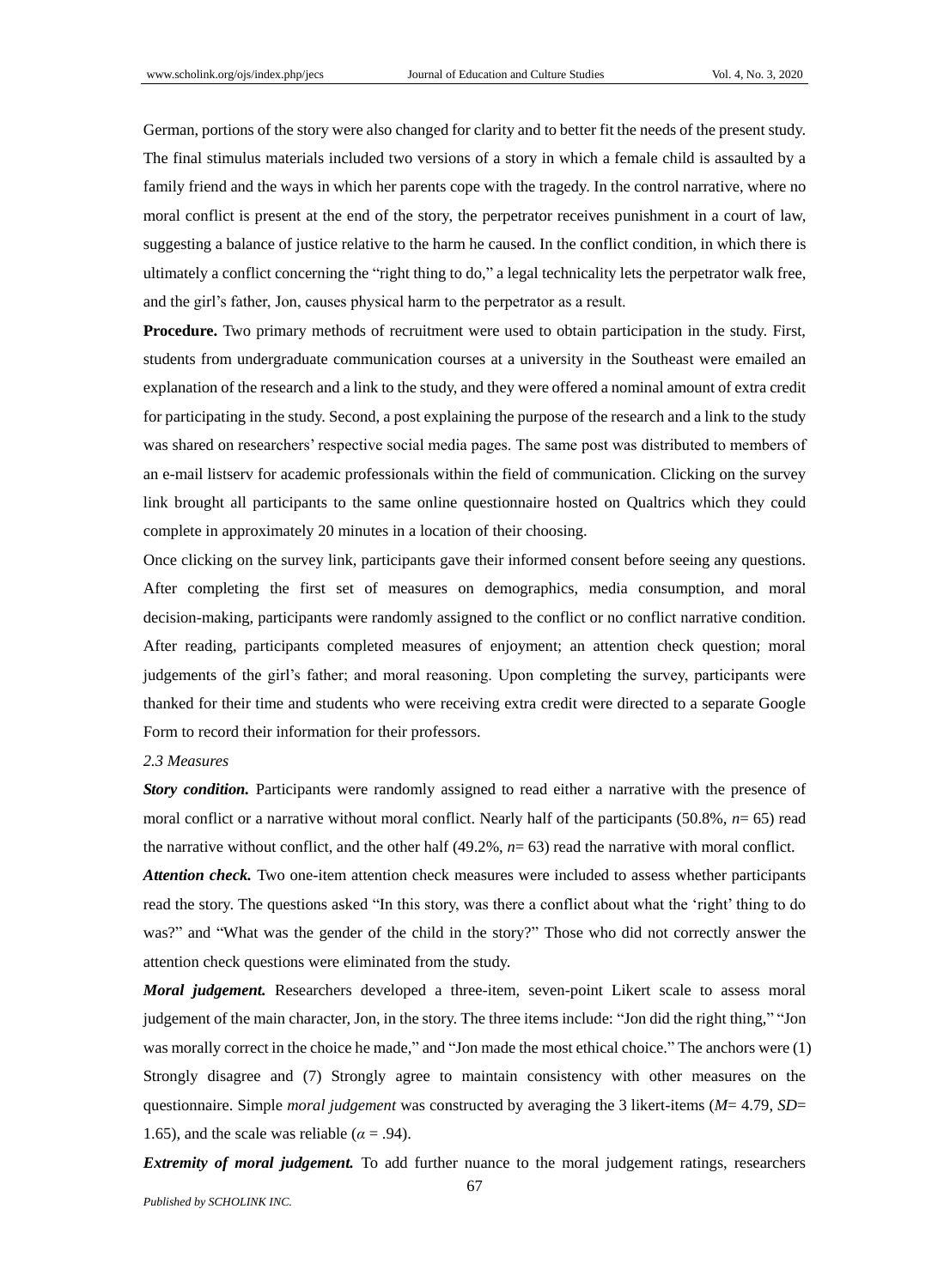computed a new variable termed *extremity of moral judgement* to assess the intensity of moral judgements made of a character. The extremity variable was created by recoding and creating an extremity score where 0 indicated that the participant answered "neutral" and 1-3 indicated how far away responses were from the neutral point on the scale, with higher numbers indicating greater extremity. Thus, the higher the number, the greater the distance from the neutral midpoint, regardless of the direction of the judgement. This allows the researchers to look at how extreme a judgement is, regardless of which tail of the distribution it falls under. The 3 items were then averaged (*M*= 1.65, *SD*= .92).

*Moral reasoning.* To measure how participants formed their moral judgements of the characters, they were asked to fill in a free response form with the prompt, for example, "In your own words, was Jon right or wrong? Please explain how you came to this conclusion." Two of the authors collaborated on a code book devised in a deductive approach grounded from the five innate moral foundations described by Haidt & Joseph (2008), with one author acting as the lead collaborator. Using this coding schema, the two authors independently coded each free response item. The coders were blind to condition. In a few instances when coders assigned different codes to a given unit of text, researchers discussed the discrepancy until there was a consensus and intercoder agreement.

The coding process resulted in three distinct variables. First, dichotomous variables were created referencing each of the five moral foundations. For each participant's response explaining his/her moral reasoning, reference to any one of the five foundations was recorded. For example, the response "acting against laws that govern us was wrong because they are the only things keeping us from chaos" references only one dimension, authority/subversion, and would be coded as a 1; whereas, the response "prosecuting perpetrators is necessary, even if they are people that are close to us" references two dimensions: "prosecuting perpetrators" references authority/subversion and "people who are close to us" references loyalty/betrayal, and thus would be coded as 2. The total number of foundations cited in a given response was calculated for each participant, with higher numbers indicating more morally complex responses. This variable was labeled *moral reasoning complexity.* It is worth noting that assessing the degree of moral complexity of a participant's reasoning was distinct from our measure of whether or not the participants recognized the moral conflict in the story. This latter dichotomous question was used as a manipulation check only. Lastly, researchers examined whether or not participants made a decisive judgement about the character being right or wrong, termed *moral definitiveness*. This was a dichotomous variable that reflected if a participant made a decision (e.g., "He did the wrong thing") or did not make a decision (e.g., "I think he was both wrong and right").

An interrater reliability analysis using Cohen's *kappa* statistic was performed for the two independent coders to check for agreement between the coders on each of the five foundations and whether or not there was a decision. Results of the tests indicated an acceptable level of agreement for all variables (*kappa* > .85). An exact report of the level of agreement for each variable can be found in Table 1.

68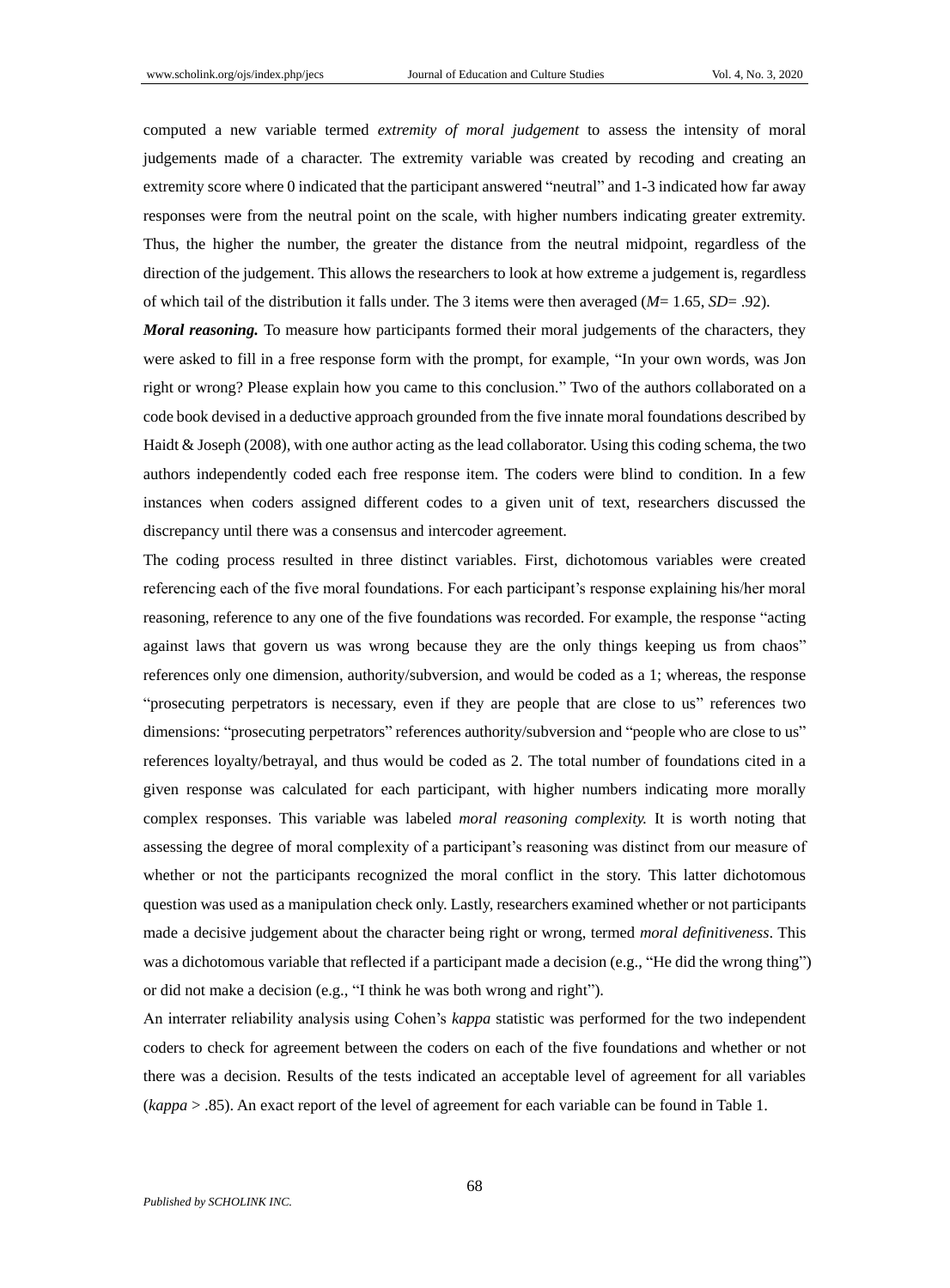| Variable             | K    | CI(95%)           | P-Value | Interpretation        |
|----------------------|------|-------------------|---------|-----------------------|
| Harm/Care            | .61  | .31 to .91        | .001    | Substantial agreement |
| Fairness/Cheating    | .51  | $.02$ to $1.00$   | .007    | Moderate agreement    |
| Loyalty/Betrayal     | .78  | $.37$ to $1.00$   | .000    | Substantial agreement |
| Authority/Subversion | .52  | .25 to $.79$      | .002    | Moderate agreement    |
| Purity/Degradation   | 1.00 | -                 | .000    | Perfect agreement     |
| Decision Made        | 1.00 | $\qquad \qquad -$ | .000    | Perfect agreement     |

**Table 1. Results of Interrater Reliability Tests for Moral Reasoning Variables**

#### *2.4 Results*

Hypotheses 1a and 1b predicted that the presence of moral conflict would influence moral judgement and moral reasoning. Specifically, H1a predicted that exposure to the entertainment narrative with moral conflict would result in participants offering *more* reasons for their judgments than exposure to narratives without moral conflict and H1b predicted that moral conflicts would also result in *less* extreme moral judgements. To test this, the number of reasons cited in the coded open-ended responses were totaled, so that higher numbers indicated more moral reasoning complexity. This variable was used as the dependent variable in testing H1a. The extremity of judgement of Jon, the main character in the narrative, was utilized as the dependent variable in testing H1b. A multivariate ANOVA was conducted to test both hypotheses at once, with presence of conflict as the independent variable.

The overall multivariate test utilizing Wilk's Lambda, was significant, *F* (2, 116)=11.01, *p*<.05. Specifically, the presence of conflict had a significant effect on both moral reasoning  $F(2, 116)=4.56$ ,  $p$ <.05., and on extremity of judgement, *F* (2, 116)=19.91, *p*<.01. Consistent with hypothesis 1a, those who read the morally complex narrative offered more reasons (*M*=1.57, *SD*=.15) than those who read narratives without moral conflict (*M*=1.22, *SD*=.15), indicating greater reliance on System 2 processing. Consistent with hypothesis 1b, those who read the narrative that had moral conflict provided less extreme (*M*=1.31, *SD*=.11) moral judgements than those who read the narrative without moral conflict (*M*=2.06, *SD*=.11), suggesting greater reliance on System 1 processing. Thus, both hypotheses were supported.

# *2.5 Discussion*

Overall, this study found that those who read the morally complex narrative offered more reasons than those who read narratives without moral conflict, indicating greater reliance on System 2 processing. Furthermore, they provided less extreme moral judgements than those who read the narrative without moral conflict suggesting greater reliance on System 1 processing. Thus, morally complex narratives appear to produce less extreme judgements and more complex reasoning than those narratives that do not contain moral conflict. From a theoretical and methodological perspective, study 1 found that aspects of moral processing may occur differently based on the outcome being considered. On one hand, moral judgements are processed quickly and effortlessly by System 1; whereas moral reasoning occurs via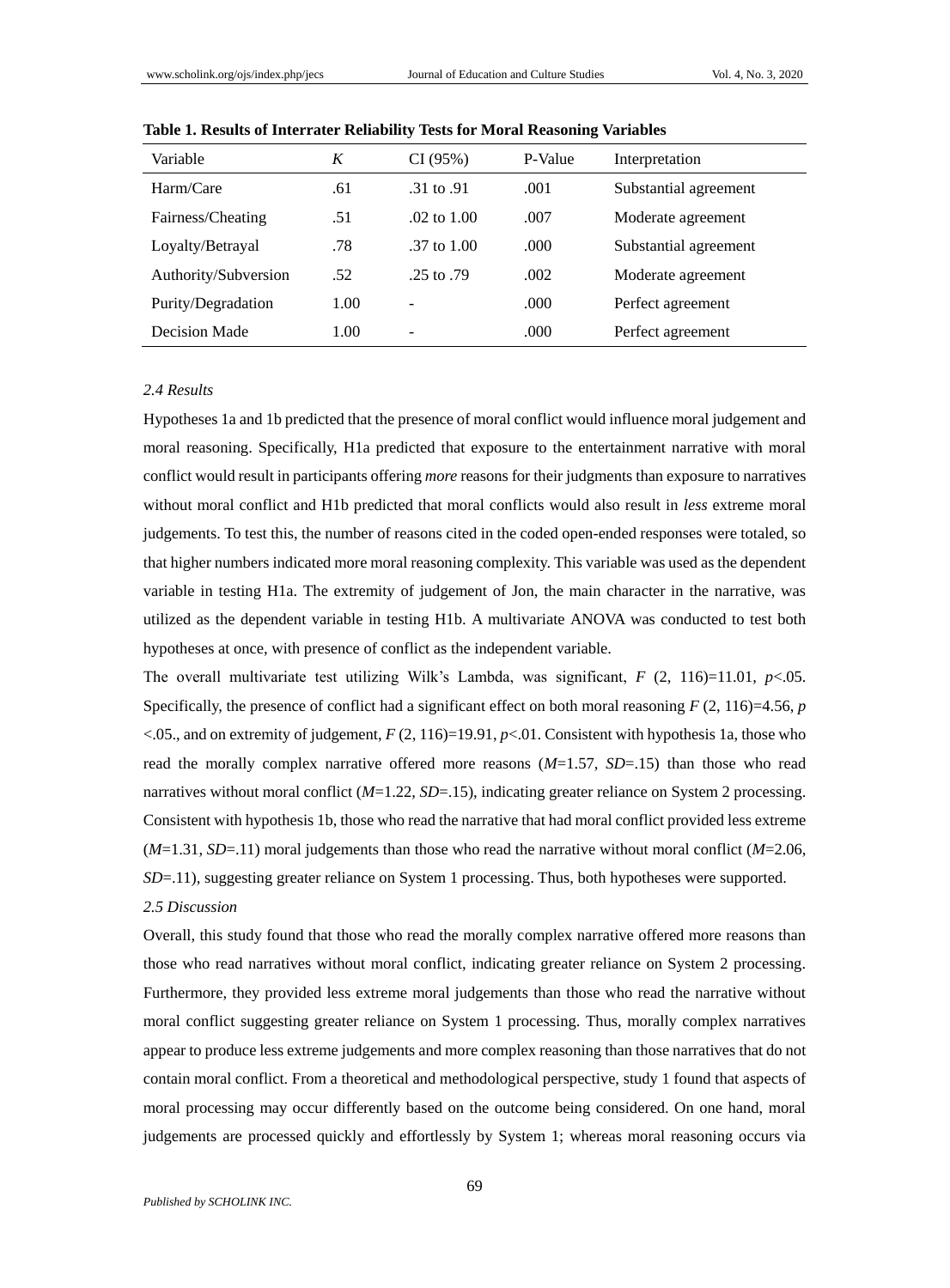System 2. However, two vital issues remain, first, methodologically speaking, the results discussed above rely on an *assumption* of System 1 and System 2 processing. Thus, a second study is needed in order to more closely examine the mechanisms of System 1 vs. System 2 processing of moral conflict. Thus, a cognitive load manipulation is introduced to further manipulate system 1 and system 2 processing. In addition, the cognitive load manipulation offers a potential way to consider the effect of distraction on processing of moral conflict and the resulting effect on moral judgement and moral reasoning.

#### **3. Study Two**

#### *3.1 Rationale*

Despite the fact that both systems are likely engaged during media consumption, there are factors that likely influence whether and when System 2 overrides System 1. For example, in cases where an initial response such as fear is found, additional information (e.g., no real threat is present), engages system 2 and the initial response can be overridden. However, and importantly, the availability of cognitive capacity, which is a necessary source of System 2 processing, can influence whether or not this override can occur. After all, as Evans and Stanovich (2013) argue, "the inhibition of type 1 responses *takes* cognitive capacity" (p. 235). Thus, strain on System 2 from external distractions, excessive information or information complexity can "overload" System 2, thus making the use of System 1 more likely. In other words, any cognitive load, whether experimentally manipulated, or as a result of competing information (e.g., pop up ads while reading the news), is likely to result in more reflexive processing System 1 processing.

Busselle and Bilandzic have shown that higher cognitive load does in fact enhance the relative importance of System 1 processing (2008). However, how might this be related to processing of a moral conflict? We first argue that overloading the rational system encourages reliance on the intuitive system. Second, we argue that moral responses are intuitive. As a result, the typical reliance on System 1 should result in moral *judgements* that, when combined with cognitive load, will result in even more extreme moral judgements. *In the case of moral reasoning,* overloading System 2 should also make it less likely that moral reasoning can be effectively engaged, and, as a result, individuals are likely less able to think in morally complex ways. In other words, participants will provide fewer different moral reasons for their judgements. Thus:

H1: High cognitive load will lead to more extreme moral judgements than those made under low load.

H2: High cognitive load will lead to participants offering fewer reasons for their judgements than participants in the low load condition.

*3.2 Method*

**Design.** Study 2 was a two-group experimental design with the same dependent variables as Study 1. After completing the portion of an online questionnaire that measured a number of constructs including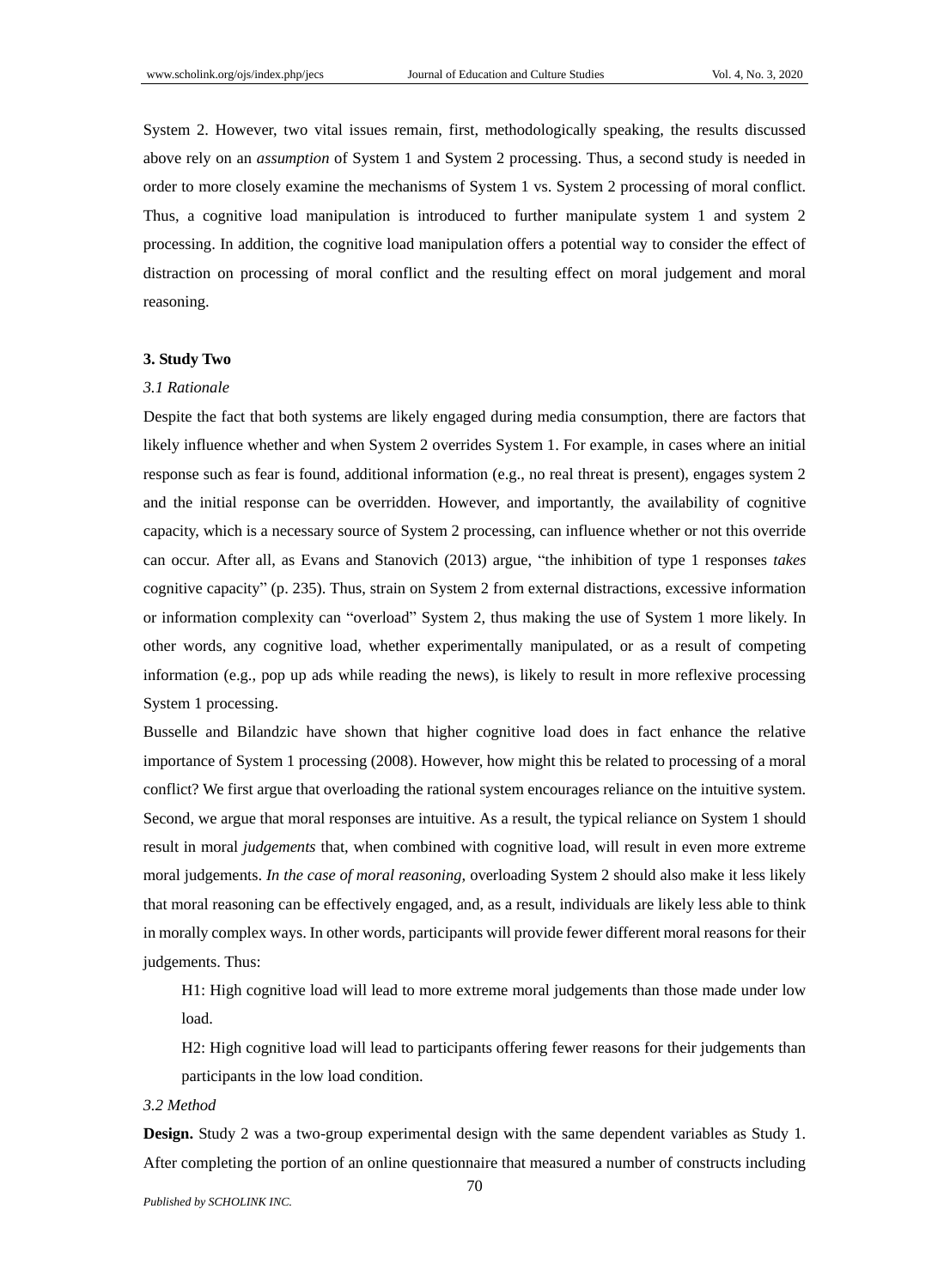demographic information, media consumption, and the ways in which they make moral decisions, participants were randomly assigned to one of two (Low Cognitive Load [*n* = 62] and High Cognitive Load  $[n = 70]$  experimental conditions in which they watched a 10-minute stimulus video containing moral conflict. They then answered questions about the video that measured enjoyment, previous viewing of the stimulus video source, transportation, moral judgements of the two main characters in the video, and moral reasoning. One attention check and one manipulation check were included in the questionnaire, and participant data was removed if these questions were missed.

**Participants.** Participants in this study consisted of a convenience sample of 132 (35 male and 97 female) respondents from throughout the US. Participants ranged from ages 18 to 68, with a mean age of 29.11 years  $(SD = 13.42)$ . The primary ethnic background self-identifications showed nearly three quarters (74.4%,  $n = 100$ ) identified as White, with the next largest groups identified as Hispanic (7.8%,  $n = 10$ ), African-American (6.3%, *n* = 8), and Asian (3.9%, *n* = 5), respectively, while a small proportion (4.8%, *n*  $= 6$ ) identified as multiethnic, and two participants (1.6%) declined to respond.

**Stimulus material.** The video used for this study was a 10-minute edited clip of the 2007 Academy Award nominated film *Gone Baby Gone*. The movie was edited down to contain the core conflict of the narrative, which is that a small girl has been kidnapped from her home and a private investigator hired to find her to supplement the police investigation. Over the course of the film, it is revealed that the mother was largely unfit to take care of the child, is addicted to crack, and regularly neglected the child and put her in harm's way by bringing her to drug deals. At the end, it is revealed that the police captain staged the kidnapping of the child and took her himself as an attempt to save her from a life of abuse and intended to raise her with his wife in a safe and loving home. Upon discovering this, the private investigator must decide if he will let the girl stay with the police captain in a loving home or will turn in the crooked police captain for his crime and return the girl to the unfit mother who he promised to help. By pitting numerous moral foundations against each other, such as harm/care, cheating/fairness and authority/subversion, the film allows us to depict moral conflict in a convincing narrative.

**Procedure.** The same recruitment methods used in Study 1 were utilized in recruitment for Study 2. Participants were allowed to take part in both studies. The procedure once participants clicked on the link to the online survey largely followed that of Study 1, though in Study 2 participants were randomly assigned to a high or low cognitive load condition. In the high load condition, subjects were asked to memorize a 7-digit series of random numbers and told to keep the number in their head without writing it down while viewing the stimulus material. Low load condition subjects were given a simpler number (1234567) to memorize and remember. Participants watched the 10-minute video clip and directly afterwards were asked to type in their assigned number as they remembered it. Participants then completed the same measures as in Study 1, though the manipulation and attention check measures were altered to reflect the narrative in the video. They also completed an additional measure to determine the degree to which they attempted to remember their assigned number. Participants were also asked whether or not they had seen the film before. Completion of the study mirrored the description in Study 1.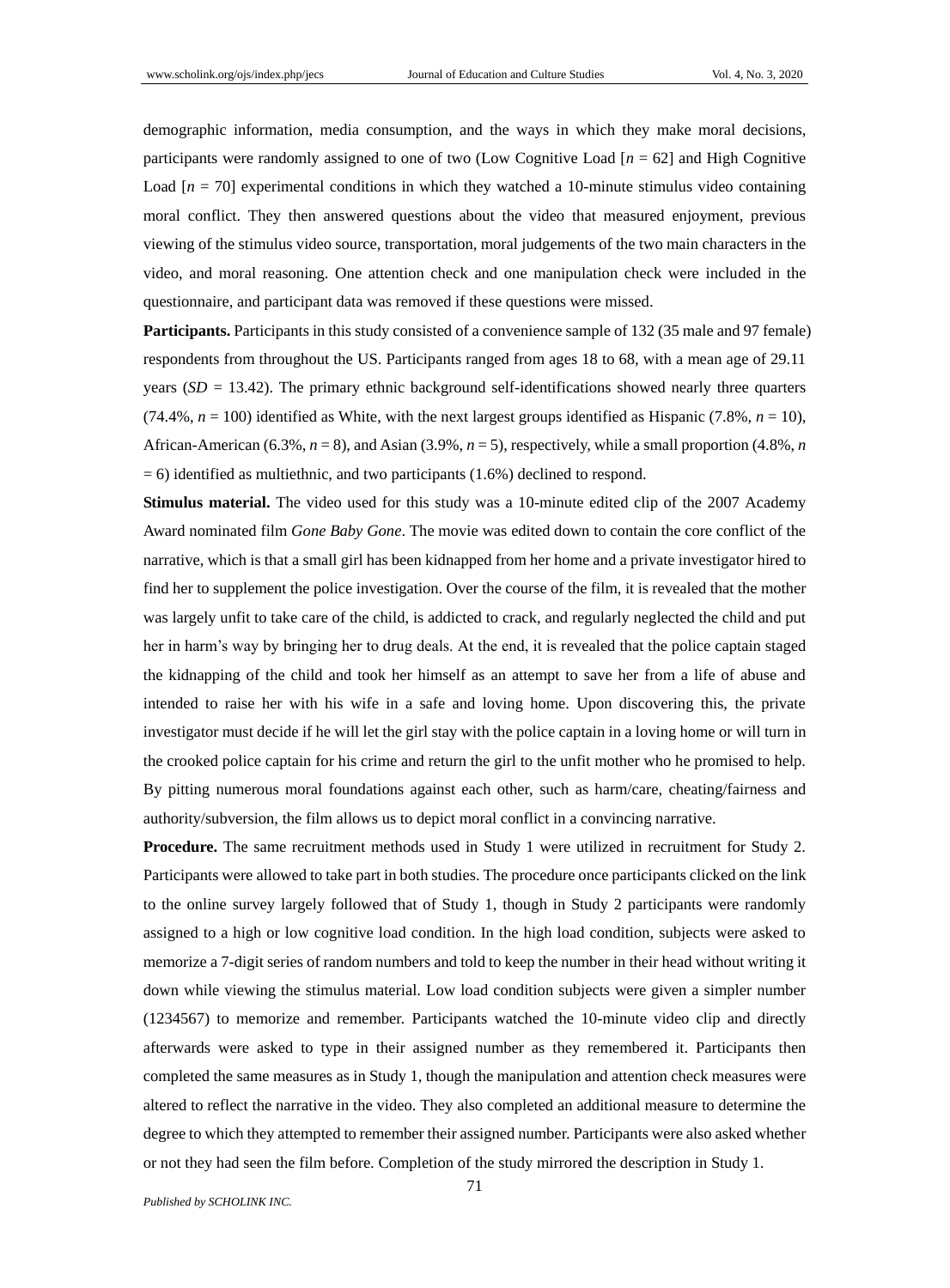#### *3.3 Measures*

*Cognitive load manipulation.* Participants were grouped by load assignment. Additionally, researchers assessed the degree to which participants factually attempted to remember their assigned number. Participants completed a single item, seven-point manipulation check that asked "I attempted to remember this number when I was watching the video" from "(1) Strongly disagree" to "(7) Strongly agree." Data from participants assigned to the low load condition remained grouped in the low load condition, regardless of their answer because we reasoned that [12345] elicited low load regardless of how much they reported trying to remember it. On the other hand, if participants assigned to the high load condition reported a (1) through (4) indicating that they did not attempt to remember the number, their data was removed, since trying to keep the complicated number in mind is the means by which we can ensure they watched the video stimulus in a high cognitive load state. After these changes, the high cognitive load condition accounted for  $41.5\%$  of participants ( $n = 49$ ), and the low load condition accounted for the rest  $(58.5\%, n = 80)$ .

*Seen.* To check whether participants had previously seen the film *Gone Baby Gone*, participants were asked "Prior to this study, had you seen this movie before?" and were able to select Yes, No, or Other (please explain). Only nine participants (7.1%) reported having seen the film before the study.

*Attention check.* A one-item attention check measure was included to assess whether participants watched the video. The question asked "What gender was the missing child?" Those who did not answer the question correctly were eliminated from the study. All participants remembered correctly.

*Moral judgement.* Researchers used the previously described three-item, seven-point Likert scale to assess moral judgement of the main character in the video, the police captain Jack Doyle. The scale measuring moral judgement of Jack was reliable  $(M = 2.91, SD = 1.24, \alpha = .87)$ .

*Extremity of moral judgement. Extremity of Moral Judgement* was calculated in the method described in Study 1. For Jack, the extremity score had a mean of 1.40 (*SD* = .90).

*Moral reasoning.* Participants were asked to fill in a free response form with the prompt, for example, "In your own words, was Captain Doyle (Morgan Freeman) right or wrong? Please explain how you came to this conclusion." Responses were coded in the same deductive approach grounded in Moral Foundations Theory described in Study 1 and were coded by the same researchers who were blind to condition. *Moral reasoning complexity* was calculated by adding the total number of different foundations cited and *moral definitiveness* (whether or not the participant reached a decision) was a dichotomous variable indicating if they decided that Jack made the right moral decision in kidnapping the child.

*3.4 Results*

#### **Hypothesis one**

To test hypothesis one, that high cognitive load will lead to more extreme moral judgements than those made under low load, an independent samples t-test was run with extremity of moral judgement as the dependent variable. This was not significant for the moral judgement scores, indicating no significant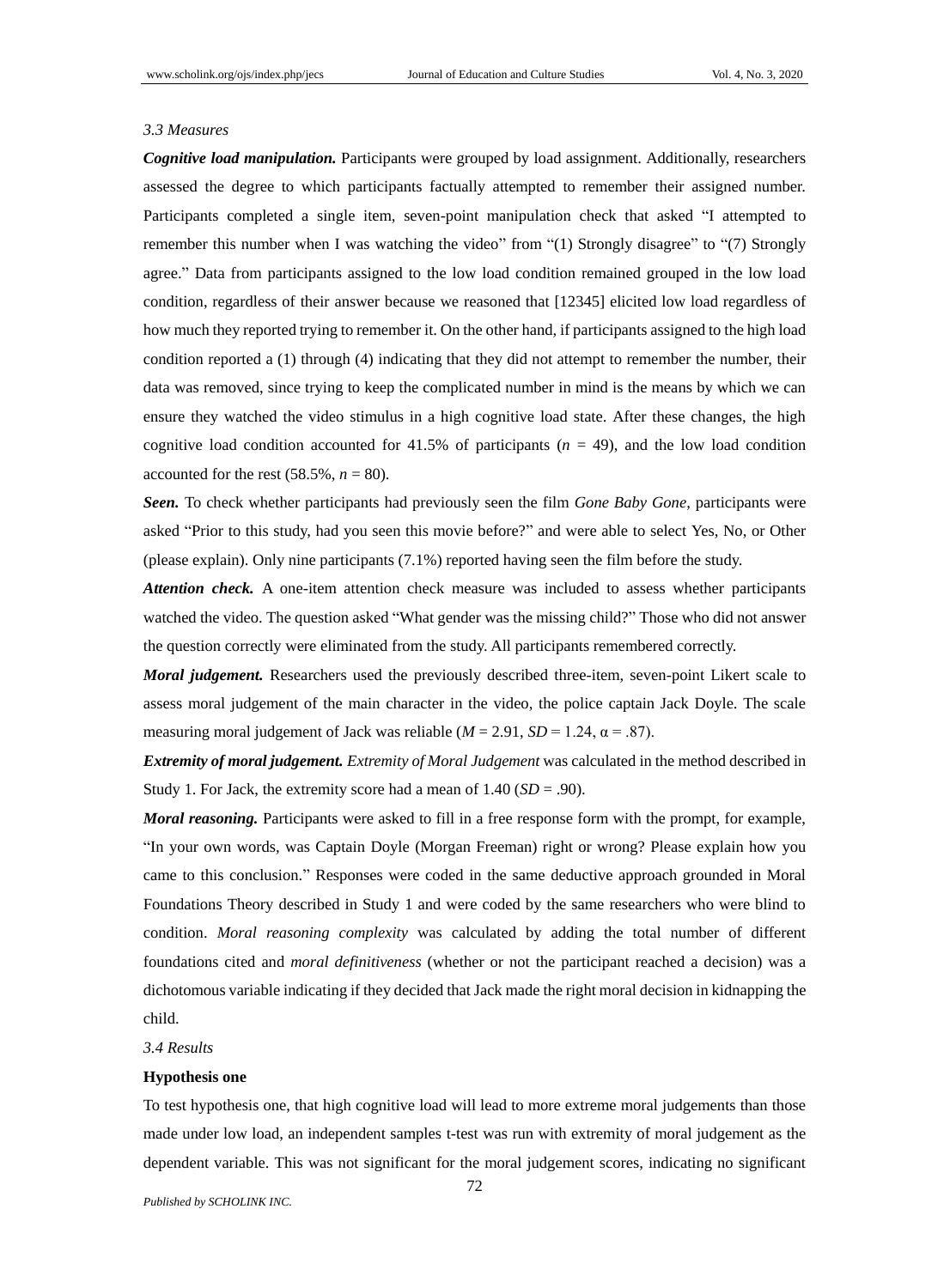difference between the two conditions on the extremity of the judgement, regardless of cognitive load. In order to further test this hypothesis, a second independent samples t-test was calculated to determine if there was a significant difference between the load conditions on whether or not participants made definitive moral judgements at all within their moral reasoning free responses. This is described in the method section and referred to as moral definitiveness. Results of the t-test regarding Jack (the kidnapping policeman) support the idea that those in the high load, or System 1 processing condition, were more likely to have made a moral decision (*M*= .90, *SD* = .30) about the character than those in the low load condition ( $M = .73$ ,  $SD = .44$ ), and this difference was significant ( $t = 1.72$ ,  $df = 100$ ,  $p < .05$ ). Thus, participants experienced greater moral definitiveness in the high load condition when relying on System 1 processing.

#### **Hypothesis two**

*Reasoning complexity.* To test the hypothesis that high cognitive load will lead to participants offering fewer reasons for their judgements than participants in the low load condition, an independent samples t-test was run with moral reasoning complexity (i.e., number of moral foundations mentioned) as the dependent variable. Results indicated that there was a significant difference between cognitive load condition groups. Specifically, those in the high load condition, that is those using System 1 processing, gave fewer reasons  $(M= .81, SD = .81)$  about the character than those in the low load condition  $(M= 1.22,$  $SD = .94$ ), and this difference was significant ( $t = 2.26$ ,  $df = 100$ ,  $p < .05$ ).

#### *3.5 Discussion*

Overall, this study presents several relevant findings. First, participants who were under cognitive load relied on System 1, or quick, intuitive processing. As a result, they demonstrated greater moral definitiveness. Second, those in the high load condition gave significantly fewer reasons for their judgements than in the low load condition, suggesting that when relying on System 1 processing, moral reasoning complexity is diminished. That is, when processing moral conflict, participants suppressed their reflective processing and relied on quick, intuitive processing, resulting in diminished moral elaboration.

Taken together with results from Study 1 that found that those who read the morally complex narrative offered more reasons than those who read narratives without moral conflict, and they provided less extreme moral judgements than those who read the narrative without moral conflict, we can draw some clear methodological, theoretical, and practical conclusions. First, consistent with past research (Lewis, Tamborini, Grizzard, Weber, & Prabhu, 2012) articulation of moral conflict encourages reflective, system 2 processing. Second, under high cognitive load, participants appear to rely on System 1 processing. Third, under high cognitive load, they make more definite and extreme judgements. This phenomenon is precisely as suggested by the dual systems approach which argues that when making fast and automatic judgements, we are likely less open to nuance and multiple perspectives. Fourth, cognitive load and the resulting reliance on System 1 resulted in less morally complex reasoning.

In sum, these studies verify that methodologically, cognitive load can be used to experimentally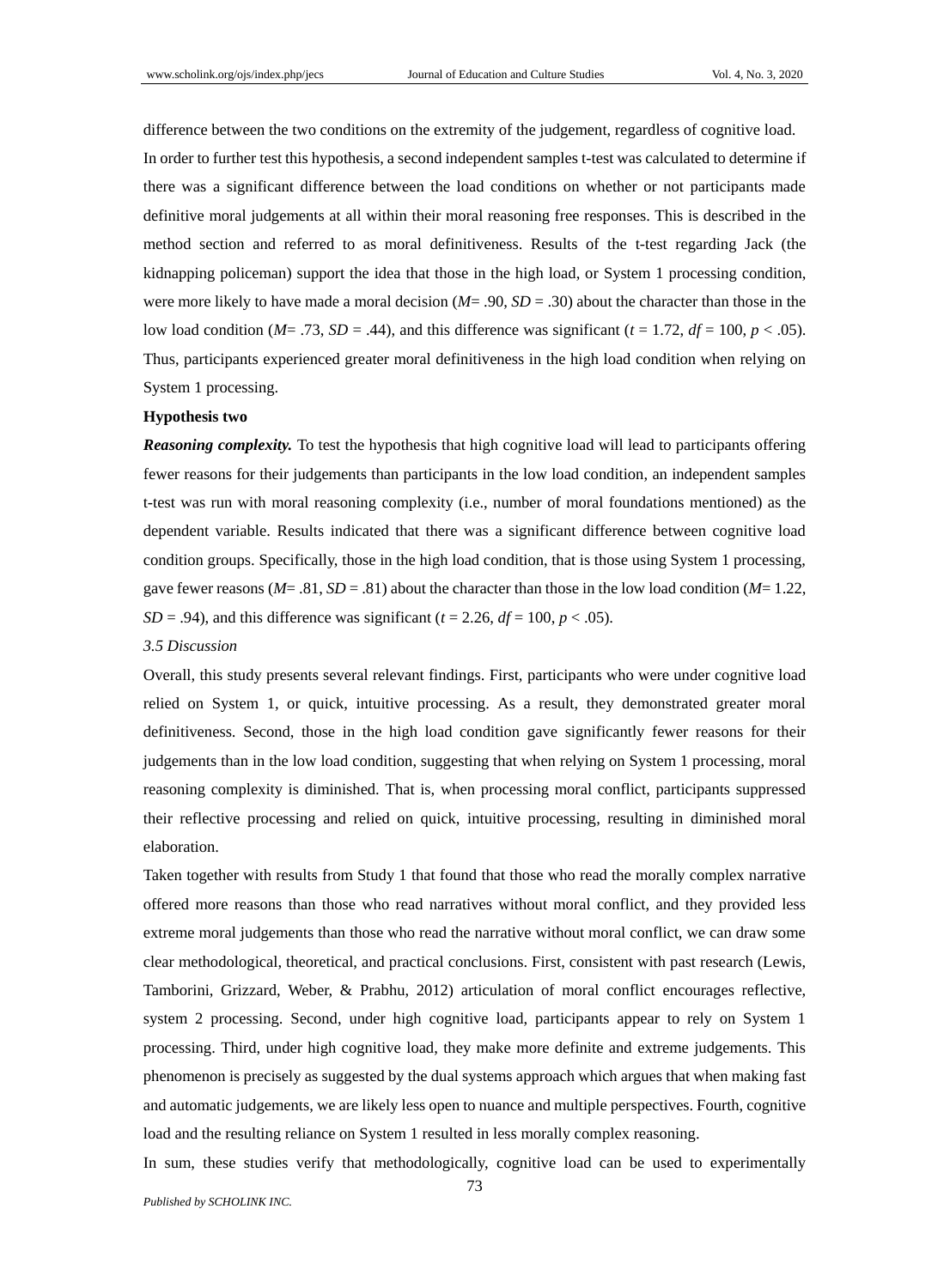manipulate system 1 and system 2 processing. Theoretically, this study suggests that moral judgements and moral reasoning typically occur in different systems but can be shifted to more the more reflexive system 1 when cognitive load is increased. Simply overtaxing our cognitive capacity seems to result in a diminished ability to see moral complexity. The practical applications of these findings may be even more obvious. In a media saturated environment, where sources of stimuli fight often for our attention, processing systems are likely to become overloaded and result in an oversimplification of moral complexity in our sense-making of narratives. Given the vital importance of systematic and reflective thinking in narratives about moral conflict, this area of study is not only ripe for additional study, but in need of an application of the findings.

#### **References**

- Busselle, R., & Bilandzic, H. (2008). Fictionality and perceived realism in experiencing stories: A model of narrative comprehension and engagement. *Communication Theory*, *18*(2), 255-280. http://doi.org/10.1111/j.1468-2885.2008.00322.x
- Dunfield, K., Kuhlmeier, V. A., O'Connell, L., & Kelley, E. (2011). Examining the diversity of prosocial behavior: Helping, sharing, and comforting in infancy. *Infancy*, *16*, 227-247. http://doi.org/10.1111/j.1532-7078.2010.00041.x
- Eden, A. L., Tamborini, R., Grizzard, M., Lewis, R., Weber, R., & Prabhu, S. (2014). Repeated exposure to narrative entertainment and the salience of moral intuitions. *Journal of Communication*, *64*(3), 501-520. http://doi.org/10.1111/jcom.12098
- Eden, A., Oliver, M. B., Tamborini, R., Woolley, J., & Limperos, A. (2009, November). Morality subcultures and perceptions of heroes and villains. *Paper presented at the Annual Meeting of the National Communication Association, Chicago, IL*.
- Evans, Jonathan St. B. T, & Stanovich, K. E. (2013). Dual-process theories of higher cognition: Advancing the debate. *Perspectives on Psychological Science*, *8*(3), 223-241. http://doi.org/10.1177/1745691612460685
- Geraci, A., & Surian, L. (2011). The developmental roots of fairness: Infants' reactions to equal and unequal distributions of resources. *Developmental Science*, *14*, 1012-1020. http://doi.org/10.1111/j.1467-7687.2011.01048.x
- Graham, J. (2013). Mapping the moral maps: From alternate taxonomies to competing predictions. *Personality and Social Psychology Review*, *17*(3), 237-241. http://doi.org/10.1177/1088868313492020
- Graham, J., Haidt, J., & Nosek, B. A. (2009). Liberals and conservatives rely on different sets of moral foundations. *Journal of Personality and Social Psychology*, *96*(5), 1029-1046. http://doi.org/10.1037/a0015141
- Green, M. C., Strange, J. J., & Brock, T. C. (2002, 2003). *Narrative impact: Social and cognitive foundations*. London: Psychology Press.

*Published by SCHOLINK INC.*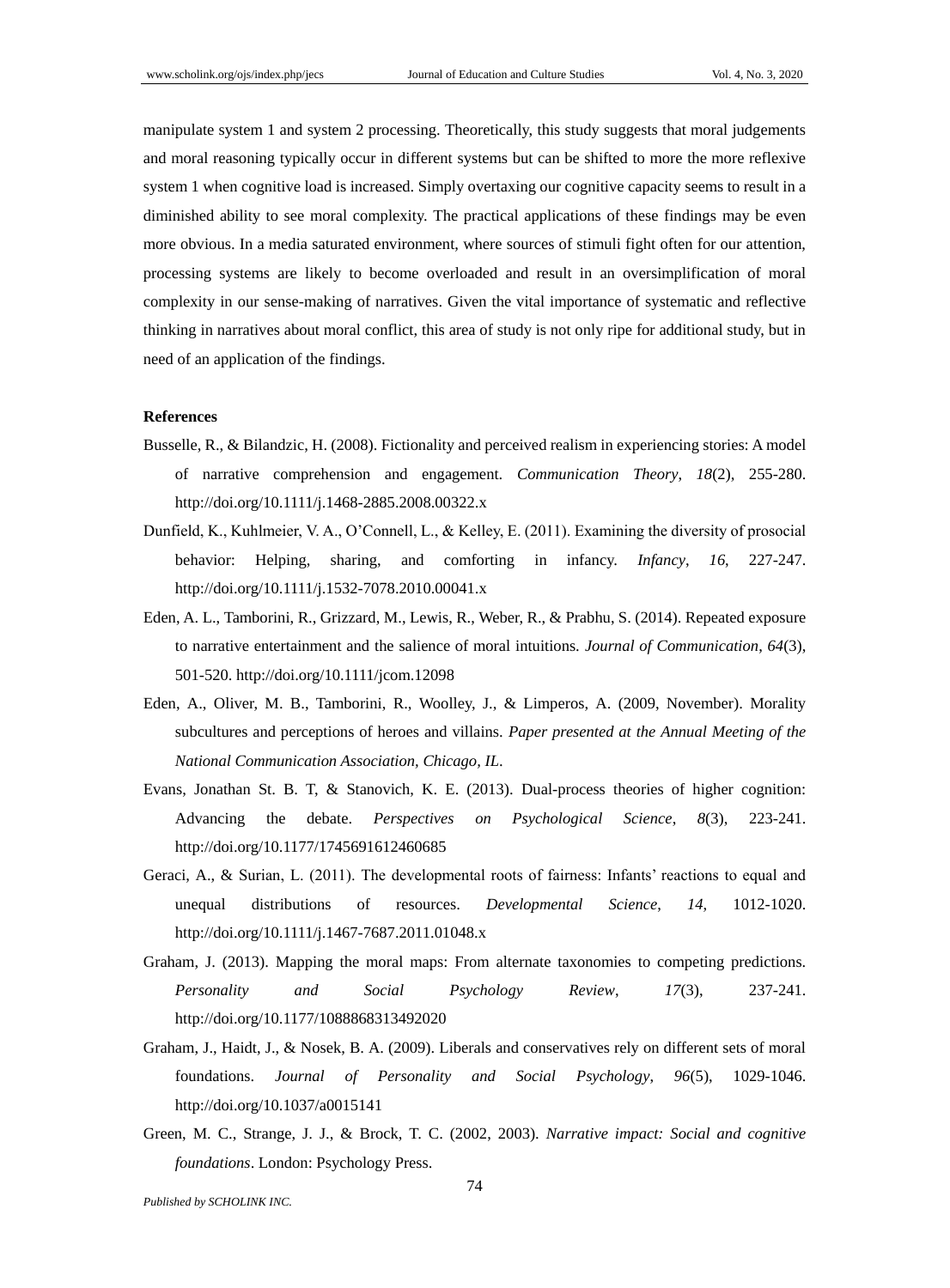- Haidt, J. (2001). The emotional dog and its rational tail: A social intuitionist approach to moral judgement. *Psychological Review*, *108*, 814-834. http://doi.org/10.1037/0033295X.108.4.814
- Haidt, J. (2012). *The Righteous Mind: Why Good People Are Divided By Politics and Religion*. Random House.
- Haidt, J., & Joseph, C. (2008). *The moral mind: How five sets of innate intuitions guide the development of many culture specific virtues, and perhaps even modules*.
- Haidt, J., & Joseph, C. (2011). How moral foundations theory succeeded in building on sand: A response to suhler and churchland. *Journal of Cognitive Neuroscience*, *23*(9), 2117-2122. http://doi.org/10.1162/jocn.2011.21638
- Hamlin, J. K. (2013). Moral judgement and action in preverbal infants and toddlers evidence for an innate moral core. *Current Directions in Psychological Science*, *22*, 186-193. http://doi.org/10.1177/0963721412470687
- Knop-Hülß, K., Rieger, D., & Schneider, F. M. (2017, May). Thinking about right and wrong. Examining the effect of moral conflict on entertainment experiences, information processing, and knowledge. *Paper presented at the 67th Annual Conference of the International Communication Association (ICA), May 25-29, 2017, San Diego, USA*.
- Lewis, R. J., Tamborini, R., & Weber, R. (2014). Testing a dual process model of media enjoyment and appreciation. *Journal of Communication*, *64*(3), 397-416. http://doi.org/10.1111/jcom.12101
- Lewis, R. J., Tamborini, R., Grizzard, M., Weber, R., & Prabhu, S. (2012, May). Reactions to moral conflict in narrative entertainment. The moderating influence of moral intuitions. *Paper presented at the 62nd Annual Conference of the International Communication Association, Phoenix, USA*.
- Marcus, G. (2009). How does the mind work? Insights from biology. *Topics in Cognitive Science*, *1*(1), 145.
- McHugh, C., McGann, M., Igou, E. R., & Kinsella, E. L. (2017). Searching for Moral Dumbfounding: Identifying Measurable Indicators of Moral Dumbfounding. *Collabra: Psychology*, *3*(1), http://doi.org/10.1525/collabra.79
- Moskowitz, D. S. (2005). Unfolding interpersonal behavior. *Journal of Personality*, *73*(6), 1607-1632. http://doi.org/10.1111/j.1467-6494.2005.00360.x
- Shantz, C. U., & Hartup, W. W. (Eds.). (1992). Conflict and development: An introduction. *Conflict in child and adolescent development* (pp. 1-11). Cambridge, UK: Cambridge University Press.
- Stanovich, K. E. (1999). *Who is rational? Studies of individual differences in reasoning*. Mahwah, NJ: Erlbaum.
- Tamborini, R. (2011). Moral intuition and media entertainment. *Journal of Media Psychology*, *23*(1), 39-45. http://doi.org/10.1027/18641105/a000031
- Tamborini, R. (2013). A model of intuitive morality and exemplars. In R. Tamborini (Ed.), *Media and the Moral Mind* (pp. 43-74). New York, NY: Routledge.